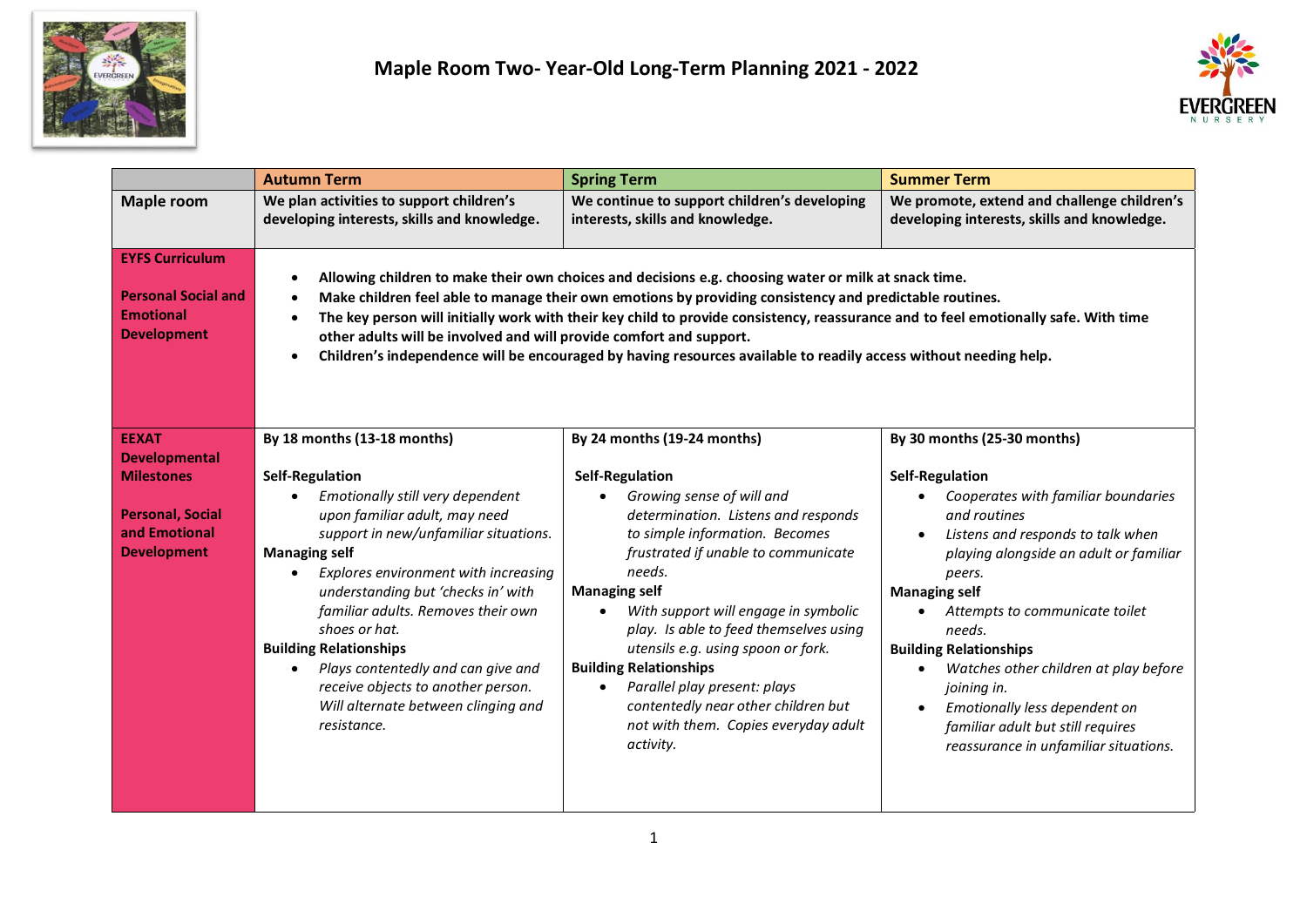



| <b>Maple room</b>                                                                          | We support opportunities to encourage<br>children's communication and language skills<br>by holding twice daily speaking and listening<br>activities.                                                                                                                                                                                                                                                                                                                                                                                                                                                                                                                 | We use and model a strong and wide range of<br>rich vocabulary to continue to support<br>children's communication and language skills                                                                                                                                                                                                                                                                                                                                                                                                                                                                                                                                                                                                                 | We continue to create opportunities for<br>communications and sharing children's<br>interests by asking lots of 'I wonder'<br>questions.                                                                                                                                                                                                                                                                                                                                                                                                                                                                                                                                                 |
|--------------------------------------------------------------------------------------------|-----------------------------------------------------------------------------------------------------------------------------------------------------------------------------------------------------------------------------------------------------------------------------------------------------------------------------------------------------------------------------------------------------------------------------------------------------------------------------------------------------------------------------------------------------------------------------------------------------------------------------------------------------------------------|-------------------------------------------------------------------------------------------------------------------------------------------------------------------------------------------------------------------------------------------------------------------------------------------------------------------------------------------------------------------------------------------------------------------------------------------------------------------------------------------------------------------------------------------------------------------------------------------------------------------------------------------------------------------------------------------------------------------------------------------------------|------------------------------------------------------------------------------------------------------------------------------------------------------------------------------------------------------------------------------------------------------------------------------------------------------------------------------------------------------------------------------------------------------------------------------------------------------------------------------------------------------------------------------------------------------------------------------------------------------------------------------------------------------------------------------------------|
| <b>EYFS Curriculum</b><br><b>Communication</b><br>and Language                             | $\bullet$                                                                                                                                                                                                                                                                                                                                                                                                                                                                                                                                                                                                                                                             | Daily singing, action rhymes and story time will give children opportunities to hear and understand new words.<br>Children will be given role play based on the home e.g. kitchen, dining room and lounge. Adults will name items as children play.<br>Children will be given time to have conversations with their peers and with adults.<br>Adults will help children to express their feelings using words to describe their emotions like 'happy' or 'sad'.                                                                                                                                                                                                                                                                                       |                                                                                                                                                                                                                                                                                                                                                                                                                                                                                                                                                                                                                                                                                          |
| <b>EEXAT</b><br>Developmental<br><b>Milestones</b><br><b>Communication</b><br>and Language | By 18 Months (13-18 Months)<br><b>Listening and Attention (i)</b><br>Joins in with action songs and<br>rhymes.<br>Understands simple everyday words<br>and phrases e.g. drink, shoes, coat<br>on.<br><b>Listening and Attention (ii)</b><br>Shows understanding of cause and<br>effect by repeating action and<br>anticipating a response.<br>Understanding (i)<br>Gives named familiar objects to a<br>familiar adult.<br><b>Understanding (ii)</b><br>Initiates interactions with others<br>through actions, gestures or vocals.<br>Speaking (i)<br>Still babbles but can use up to 20<br>familiar words used at home and in<br>education setting.<br>Speaking (ii) | By 24 Months (19-24 Months)<br><b>Listening and Attention (i)</b><br>Recognises and responds to familiar<br>$\bullet$<br>sounds.<br><b>Listening and Attention (ii)</b><br>Able to focus attention on an object or<br>$\bullet$<br>person when directed by a familiar<br>adult.<br>Understanding (i)<br>Can follow simple instructions when<br>given visual clues or gestures.<br>Understanding (ii)<br>Is able to recognise and name familiar<br>$\bullet$<br>objects from a photograph or picture.<br>Speaking (i)<br>Can use up to 50 words and put<br>two/three words together.<br>Speaking (ii)<br>Links words and objects, asking for the<br>$\bullet$<br>name of familiar objects.<br>Beginning to use simple questions such<br>as 'who that?' | By 30 Months (25-30 Months)<br><b>Listening and Attention (i)</b><br>Beginning to understand simple<br>$\bullet$<br>sentences and phrases such as 'go get<br>coat'.<br><b>Listening and Attention (ii)</b><br>Beginning to understand around 500<br>$\bullet$<br>words. Uses language to find out by<br>asking the question 'What's that?' or<br>$W$ hy?'<br>Understanding (i)<br>• Understands simple instructions<br><b>Understanding (ii)</b><br>Links actions to words in games,<br>$\bullet$<br>action songs and rhymes.<br>Speaking (i)<br>Can use up to 200 words. Links<br>three/four words together.<br>Speaking (ii)<br>Frequently uses short simple<br>sentences in every day |
|                                                                                            | Copies the words and gestures of<br>adults.                                                                                                                                                                                                                                                                                                                                                                                                                                                                                                                                                                                                                           |                                                                                                                                                                                                                                                                                                                                                                                                                                                                                                                                                                                                                                                                                                                                                       | communication.                                                                                                                                                                                                                                                                                                                                                                                                                                                                                                                                                                                                                                                                           |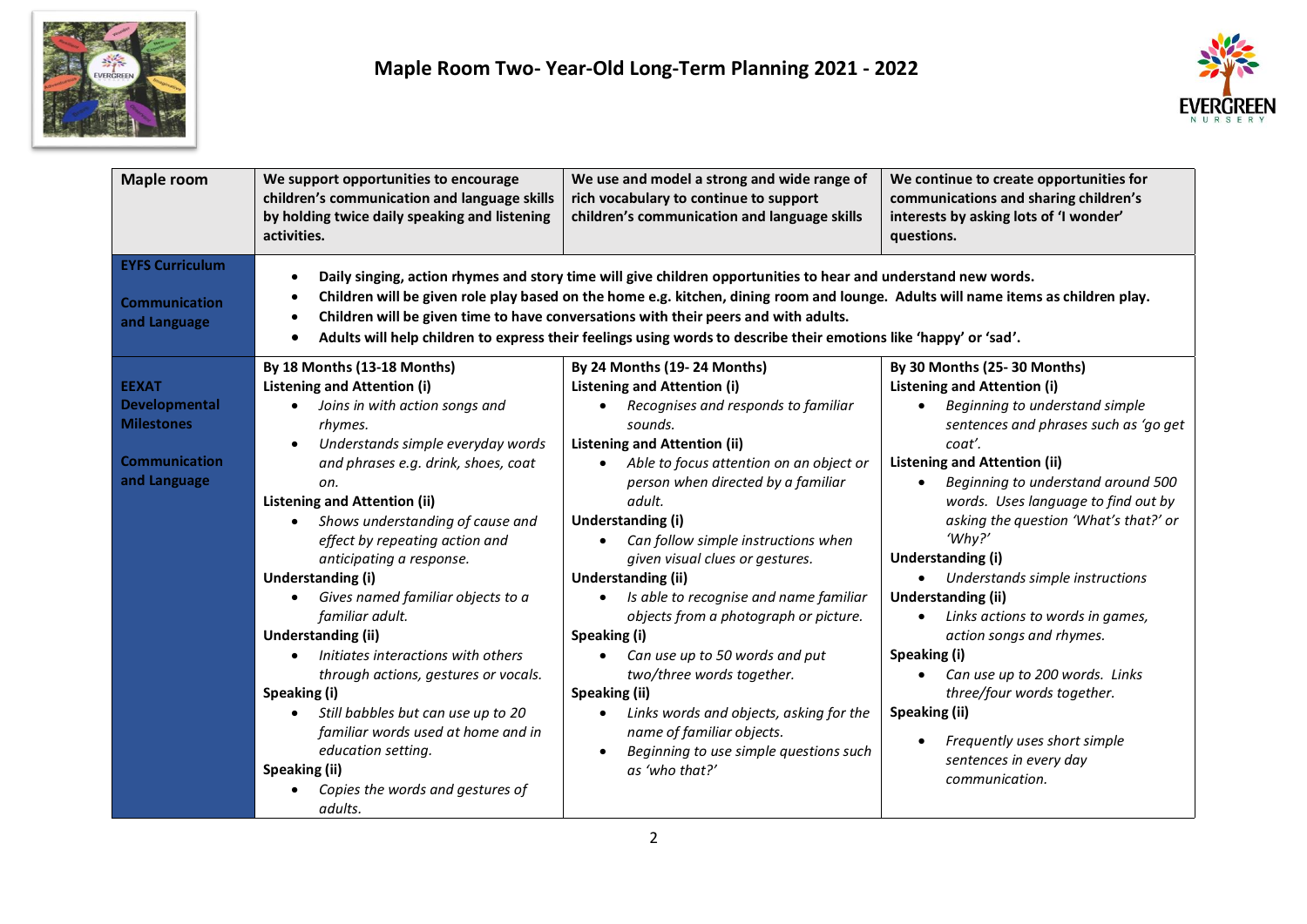



| <b>Maple room</b>                                                                                  | We support children's physical development<br>through a wide range of both indoor and<br>outdoor activities. We provide rich<br>opportunities to support, encourage and<br>enhance both fine and gross motor skills. We<br>travel with confidence modelling<br>appropriate actions such as walking,<br>climbing and balancing.                                                                                                                                                                                                                                                                                                                                                                                                                                                                                                                                                                                                                                                                                                                                                                           | We continue to support physical development<br>by actively taking part in Cosmic Yoga/animal<br>workouts and action songs in accordance with<br>child interest.      | We consistently model appropriate<br>movements, actions and handling to continue<br>to develop and support children's growing<br>skill acquisitions.                                                                                   |  |
|----------------------------------------------------------------------------------------------------|----------------------------------------------------------------------------------------------------------------------------------------------------------------------------------------------------------------------------------------------------------------------------------------------------------------------------------------------------------------------------------------------------------------------------------------------------------------------------------------------------------------------------------------------------------------------------------------------------------------------------------------------------------------------------------------------------------------------------------------------------------------------------------------------------------------------------------------------------------------------------------------------------------------------------------------------------------------------------------------------------------------------------------------------------------------------------------------------------------|----------------------------------------------------------------------------------------------------------------------------------------------------------------------|----------------------------------------------------------------------------------------------------------------------------------------------------------------------------------------------------------------------------------------|--|
| <b>EYFS Curriculum</b><br><b>Physical</b><br><b>Development</b>                                    | Children will be given a wide range of opportunities to move throughout the day; inside and outside, alone or with others, with and<br>without apparatus, children will be encouraged to take risks e.g. walking unaided on the planks and up slopes.<br>Children will be provided with at least one different fine motor activity each week.<br>Mark making will be available daily inside and outside; chalk, pencils, crayons, flour, rice, foam, paint amongst other items.<br>Malleable resources will be provided daily.<br>Children will be able to join in with action songs, cosmic yoga and acting out stories supported by adults.<br>Adults will encourage children to try a range of foods and children will also be able make their own choices e.g. apple or banana at<br>snack time. Along with good eating habits e.g. sitting at the table, using cutlery appropriately and using polite manners.<br>Children will be encouraged to put on their own clothing such as Slippers, shoes, boots, hats, coats and gloves.<br>Opportunities to talk about good oral health will take place. |                                                                                                                                                                      |                                                                                                                                                                                                                                        |  |
| <b>EEXAT</b><br><b>Developmental</b><br><b>Milestones</b><br><b>Physical</b><br><b>Development</b> | By 18 Months (13-18 Months)<br><b>Gross motor</b><br>Walks well with feet apart, starts<br>$\bullet$<br>and stops safely.<br><b>Fine motor</b><br>Can place objects with palmer or<br>cylindrical grasp                                                                                                                                                                                                                                                                                                                                                                                                                                                                                                                                                                                                                                                                                                                                                                                                                                                                                                  | By 24 Months (19-24 Months)<br><b>Gross motor</b><br>Squats with steadiness and rises to<br>feet with balance.<br><b>Fine motor</b><br>Holds objects with precision. | By 30 Months (25-30 Months)<br><b>Gross motor</b><br>Can move up and down a step or<br>small slope maintaining balance.<br><b>Fine motor</b><br>Holds and manipulates tools and<br>$\bullet$<br>equipment using a fist or pincer grip. |  |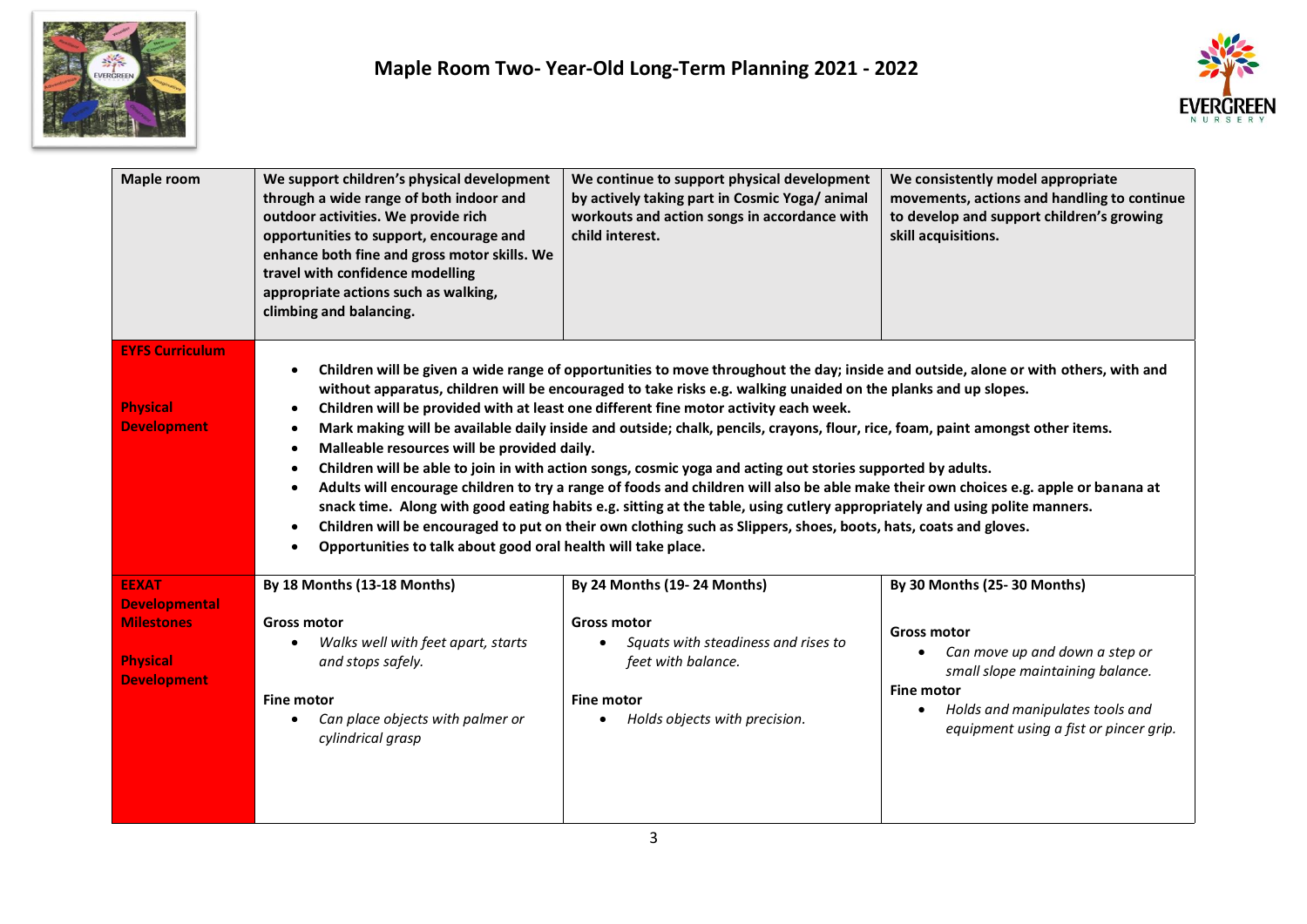



| <b>Maple Room</b>                         | We plan Literacy activities to support<br>children's developing interests, skills and<br>knowledge.                                                                                                                                                                                               | We regularly change our mark- making tools<br>and implement new media and materials. We<br>introduce new story books, story props and<br>sacks to continue to support children's<br>changing interests.                                                                                                                                                                                                                                                                   | We hold regular small group sessions, to<br>encourage children to join in with familiar<br>songs, poems or rhymes. We model<br>appropriate actions with enthusiasm. We use<br>a rich and wide vocabulary at all times.                                                                       |
|-------------------------------------------|---------------------------------------------------------------------------------------------------------------------------------------------------------------------------------------------------------------------------------------------------------------------------------------------------|---------------------------------------------------------------------------------------------------------------------------------------------------------------------------------------------------------------------------------------------------------------------------------------------------------------------------------------------------------------------------------------------------------------------------------------------------------------------------|----------------------------------------------------------------------------------------------------------------------------------------------------------------------------------------------------------------------------------------------------------------------------------------------|
| <b>EYFS Curriculum</b><br><b>Literacy</b> | There is print within the environment on displays, posters and pictures.                                                                                                                                                                                                                          | Song and rhyme times happen spontaneously throughout the day, along with planned speaking and listening activities.<br>Nursery rhyme blocks, pictures and story sacks are available for children to make their own choices from.<br>A wide range of books are available and are kept up to date/changed through the seasons, special occasions and though child interest.<br>Books are available inside and outside, also in small world play and the bird watching area. |                                                                                                                                                                                                                                                                                              |
| <b>EEXAT</b>                              | By 18 Months (13-18 Months)                                                                                                                                                                                                                                                                       | By 24 Months (19-24 Months)                                                                                                                                                                                                                                                                                                                                                                                                                                               | By 30 Months (25-30 Months)                                                                                                                                                                                                                                                                  |
| <b>Developmental</b>                      |                                                                                                                                                                                                                                                                                                   |                                                                                                                                                                                                                                                                                                                                                                                                                                                                           |                                                                                                                                                                                                                                                                                              |
| <b>Milestones</b>                         | <b>Word Reading</b>                                                                                                                                                                                                                                                                               | <b>Word Reading</b>                                                                                                                                                                                                                                                                                                                                                                                                                                                       | <b>Word Reading</b>                                                                                                                                                                                                                                                                          |
| <b>Literacy</b>                           | Beginning to recognise and<br>discriminate between familiar<br>objects, sound and pictures and can                                                                                                                                                                                                | When looking at picture books or on a<br>screen can point to a names object for<br>example 'Where is the dog?'                                                                                                                                                                                                                                                                                                                                                            | Points to objects, coloured pictures or<br>photographs to indicate a choice.                                                                                                                                                                                                                 |
|                                           | express a preference.                                                                                                                                                                                                                                                                             | Comprehension                                                                                                                                                                                                                                                                                                                                                                                                                                                             | Comprehension                                                                                                                                                                                                                                                                                |
|                                           | Comprehension<br>Engages with a story by patting<br>pictures or pages. Turns pages in a<br>cloth or board book.<br>Writing (i)<br>Picks up objects with either hand<br>using a palmer or cylindrical grasp.<br>Writing (ii)<br>Uses palmer grasp to pass an object<br>from one hand to the other. | Shows an emotional response when<br>$\bullet$<br>looking at or sharing a book. Able to<br>fill in the missing word (sign or speech)<br>when a story or rhymes is read to<br>them.<br>Writing (i)<br>Uses extended arms when moving,<br>$\bullet$<br>dancing, or climbing.<br>Writing (ii)<br>Uses hands to explore different<br>$\bullet$<br>textures.                                                                                                                    | Uses finger puppets/props and<br>$\bullet$<br>everyday resources to play with<br>songs, rhymes or stories.<br>Writing (i)<br>Grasps a mark making implement and<br>creates a forward, backwards or<br>circular movement.<br>Writing (ii)<br>Uses hand and arm actions to rotate<br>and turn. |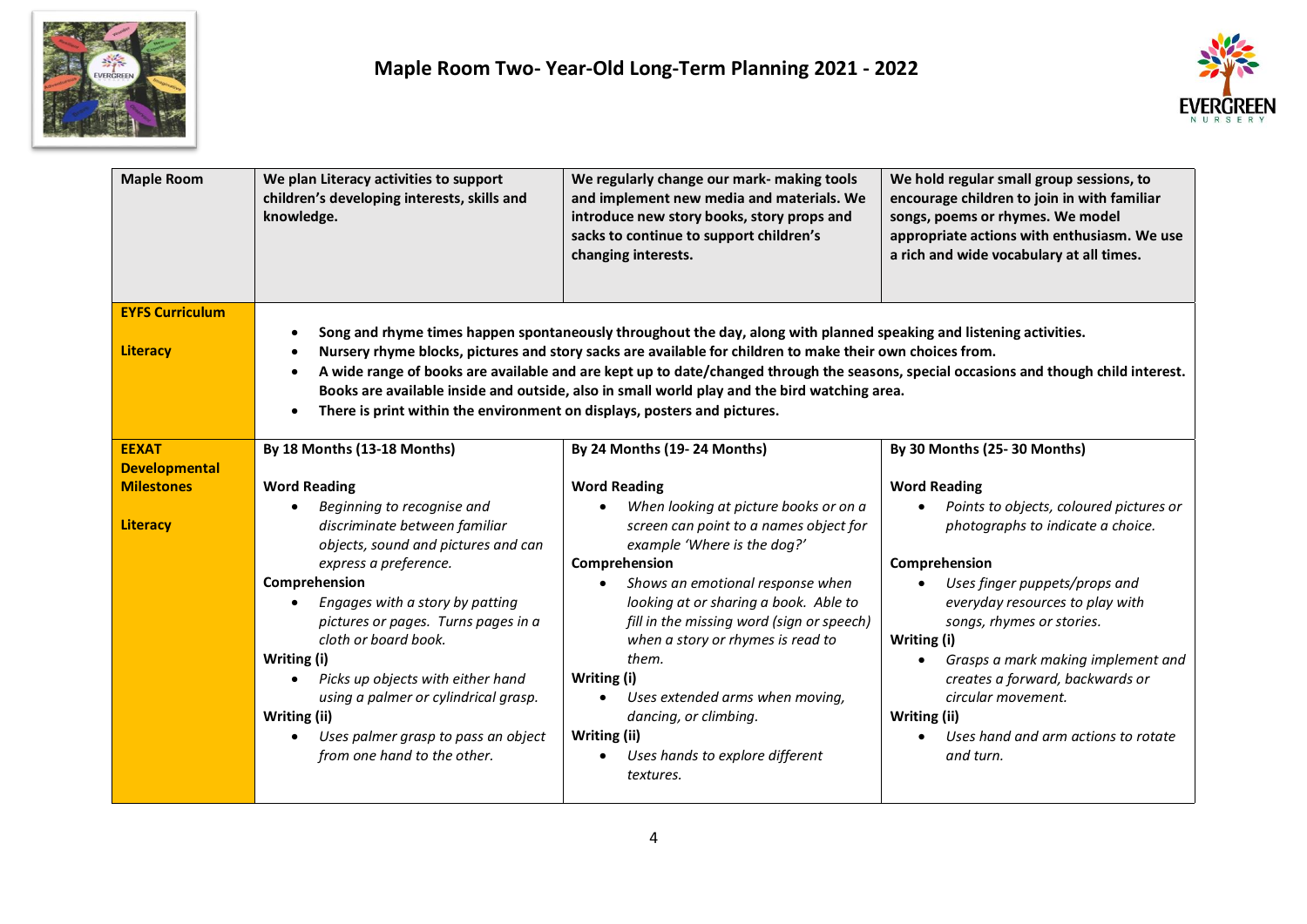



| <b>Maple Room</b>                                                               | We plan our activities using a wide range of<br>natural objects in line with the Curiosity<br>Approach. We look for opportunities to seek<br>out shapes and numbers in the environment<br>through mark- making, hopping and puddle<br>jumping, sweeping in foam, driving small<br>vehicles through water and making<br>footprints in mud.                                                                                                                                                           | We go on listening and learning walks,<br>exploring our garden area collecting resources<br>with our wheelbarrows. We take every<br>opportunity to recite and sing number songs<br>and read together to continue to support early<br>mathematical development.                                                                                                                                   | We regularly adapt and enhance our<br>resources to support children's growing<br>interests, skills and knowledge.                                                                                                                                                                                                                                                                                                                                                                                            |  |
|---------------------------------------------------------------------------------|-----------------------------------------------------------------------------------------------------------------------------------------------------------------------------------------------------------------------------------------------------------------------------------------------------------------------------------------------------------------------------------------------------------------------------------------------------------------------------------------------------|--------------------------------------------------------------------------------------------------------------------------------------------------------------------------------------------------------------------------------------------------------------------------------------------------------------------------------------------------------------------------------------------------|--------------------------------------------------------------------------------------------------------------------------------------------------------------------------------------------------------------------------------------------------------------------------------------------------------------------------------------------------------------------------------------------------------------------------------------------------------------------------------------------------------------|--|
| <b>EYFS Curriculum</b><br><b>Mathematics</b>                                    | A maths area is available for children to select their own resources from, the area is changed weekly with seasonal objects.<br>$\bullet$<br>Maths activities are set weekly to maintain interest; stacking, filling and emptying containers, counting objects and puzzles, and<br>$\bullet$<br>number rhymes.<br>Adults will model mathematical language such as, more, less, on, under and down.<br>$\bullet$<br>Children will be encouraged to say one number word for each object.<br>$\bullet$ |                                                                                                                                                                                                                                                                                                                                                                                                  |                                                                                                                                                                                                                                                                                                                                                                                                                                                                                                              |  |
| <b>EEXAT</b><br><b>Developmental</b><br><b>Milestones</b><br><b>Mathematics</b> | By 18 Months (13-18 Months)<br>Numbers (i)<br>Explores moving blocks, counters or<br>small toys into small and larger<br>groups.<br><b>Numbers (ii)</b><br>Actions show recognition of the<br>rhythm of counting.<br><b>Numerical Patterns (i)</b><br>Puts objects in and out of containers,<br>repeating actions.<br><b>Numerical Patterns (ii)</b><br>Stacks objects or blocks.                                                                                                                   | By 24 Months (19-24 Months)<br>Numbers (i)<br>Matches one object with another<br>$\bullet$<br>object or picture during play.<br>Numbers (ii)<br>Participates in number rhymes and<br>$\bullet$<br>action games.<br><b>Numerical Patterns (i)</b><br>Build a tower or creates lines with<br>objects.<br><b>Numerical Patterns (ii)</b><br>Uses signs or speech to request<br>$\bullet$<br>'more'. | By 30 Months (25-30 Months)<br>Numbers (i)<br>Organises a set of natural or everyday<br>objects in a group.<br>Numbers (ii)<br>Plays hide and seek with people or<br>$\bullet$<br>objects and knows that they exist<br>even when out of sight.<br><b>Numerical Patterns (i)</b><br>Plays with a range of block/solid<br>$\bullet$<br>shapes to construct and position.<br><b>Numerical Patterns (ii)</b><br>Fills and empties containers with<br>$\bullet$<br>using sand, water and other play<br>materials. |  |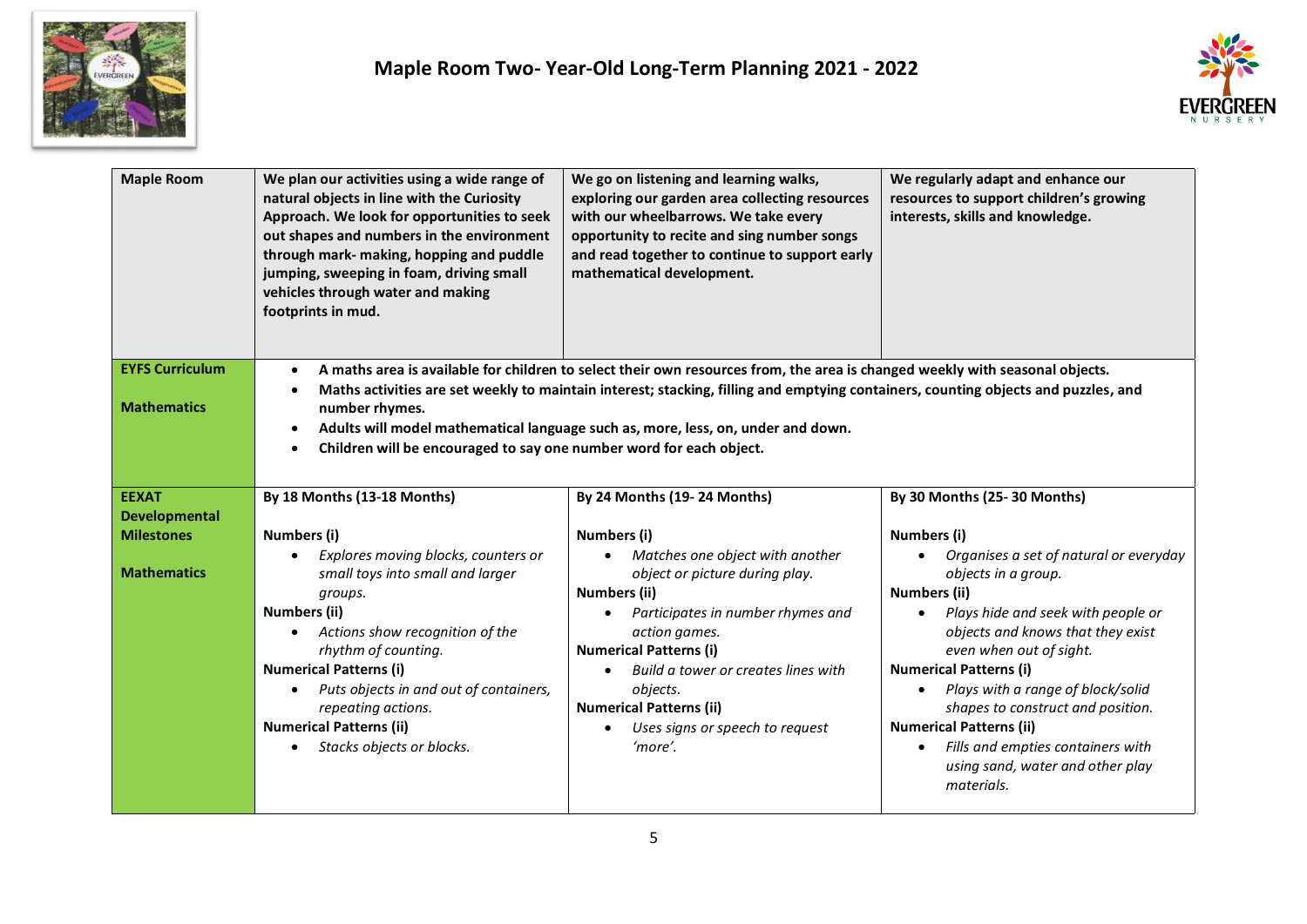



| <b>Maple Room</b>                        | We plan activities to support individual<br>interests and support knowledge by talking<br>about and responding to people or events<br>children see or experience in the natural<br>world.                                                                                                                                                                                                                       | We continue to plan and support activities<br>and play by encouraging children's skills and<br>interests with enthusiasm, further interest<br>and delight. We extend activities to enhance<br>children's curiosities. | We continue to support Understanding the<br>World, by incorporating and celebrating<br>special days and events and by introducing<br>'real' and 'special' items into play. |
|------------------------------------------|-----------------------------------------------------------------------------------------------------------------------------------------------------------------------------------------------------------------------------------------------------------------------------------------------------------------------------------------------------------------------------------------------------------------|-----------------------------------------------------------------------------------------------------------------------------------------------------------------------------------------------------------------------|----------------------------------------------------------------------------------------------------------------------------------------------------------------------------|
| <b>EYFS Curriculum</b>                   | $\bullet$                                                                                                                                                                                                                                                                                                                                                                                                       | Children will be encouraged to explore, be curious, appreciate and respect living things.                                                                                                                             |                                                                                                                                                                            |
| <b>Understanding the</b><br><b>World</b> | Children will explore what happens with the changes in the seasons.<br>$\bullet$<br>A garden plot is available. Adults will support children to grow fruit and vegetables from seeds, look after and harvest what they've<br>$\bullet$<br>grown.<br>Cooking activities take place weekly.<br>Adults to provide and encourage the use of a wide variety of diverse and multicultural resources to include texts. |                                                                                                                                                                                                                       |                                                                                                                                                                            |
| <b>EEXAT</b>                             | By 18 Months (13-18 Months)                                                                                                                                                                                                                                                                                                                                                                                     | By 24 Months (19-24 Months)                                                                                                                                                                                           | By 30 Months (25-30 Months)                                                                                                                                                |
| <b>Developmental</b>                     |                                                                                                                                                                                                                                                                                                                                                                                                                 |                                                                                                                                                                                                                       |                                                                                                                                                                            |
| <b>Milestones</b>                        | <b>Past and Present</b>                                                                                                                                                                                                                                                                                                                                                                                         | <b>Past and Present</b>                                                                                                                                                                                               | <b>Past and Present</b>                                                                                                                                                    |
| <b>Understanding the</b>                 | Engages in familiar everyday play<br>experiences, sometimes with familiar                                                                                                                                                                                                                                                                                                                                       | Shows awareness of belonging to a<br>small group.                                                                                                                                                                     | Can identify significant people in their<br>lives and talk about this in response to                                                                                       |
| <b>World</b>                             | children.                                                                                                                                                                                                                                                                                                                                                                                                       | <b>People, Culture and Communities</b>                                                                                                                                                                                | stimuli. Responds to photographs or                                                                                                                                        |
|                                          | <b>People, Culture and Communities</b>                                                                                                                                                                                                                                                                                                                                                                          | Actively and with increased<br>$\bullet$                                                                                                                                                                              | digital media showing shared                                                                                                                                               |
|                                          | Engages in multi-sensory                                                                                                                                                                                                                                                                                                                                                                                        | independence explores and shows                                                                                                                                                                                       | events/familiar people or places.                                                                                                                                          |
|                                          | explorations of familiar objects with                                                                                                                                                                                                                                                                                                                                                                           | interest in immediate environments at                                                                                                                                                                                 | <b>People, Culture and Communities</b>                                                                                                                                     |
|                                          | familiar adults, sometimes alongside<br>other children.                                                                                                                                                                                                                                                                                                                                                         | home and in settings. Sometimes                                                                                                                                                                                       | Through self-initiated play<br>$\bullet$                                                                                                                                   |
|                                          | <b>The Natural World</b>                                                                                                                                                                                                                                                                                                                                                                                        | indicates recognition<br>experiences/resources.                                                                                                                                                                       | experiences, using a range of familiar<br>materials and resources, is able to                                                                                              |
|                                          | Actions show understanding that<br>$\bullet$                                                                                                                                                                                                                                                                                                                                                                    | <b>The Natural World</b>                                                                                                                                                                                              | communicate things of personal                                                                                                                                             |
|                                          | some objects belong together, e.g.                                                                                                                                                                                                                                                                                                                                                                              | Talks about or responds to what they<br>$\bullet$                                                                                                                                                                     | significance about their lives, beliefs                                                                                                                                    |
|                                          | the wind rustling in the trees, the feel                                                                                                                                                                                                                                                                                                                                                                        | are seeing or experiencing in the                                                                                                                                                                                     | and culture.                                                                                                                                                               |
|                                          | of grass on bare feet.                                                                                                                                                                                                                                                                                                                                                                                          | natural world.                                                                                                                                                                                                        | <b>The Natural World</b>                                                                                                                                                   |
|                                          |                                                                                                                                                                                                                                                                                                                                                                                                                 |                                                                                                                                                                                                                       | Actively explores and organises<br>$\bullet$<br>items/objects based on similar                                                                                             |
|                                          |                                                                                                                                                                                                                                                                                                                                                                                                                 |                                                                                                                                                                                                                       | features e.g. wooden items, spikey                                                                                                                                         |
|                                          |                                                                                                                                                                                                                                                                                                                                                                                                                 |                                                                                                                                                                                                                       | objects.                                                                                                                                                                   |
|                                          |                                                                                                                                                                                                                                                                                                                                                                                                                 |                                                                                                                                                                                                                       |                                                                                                                                                                            |